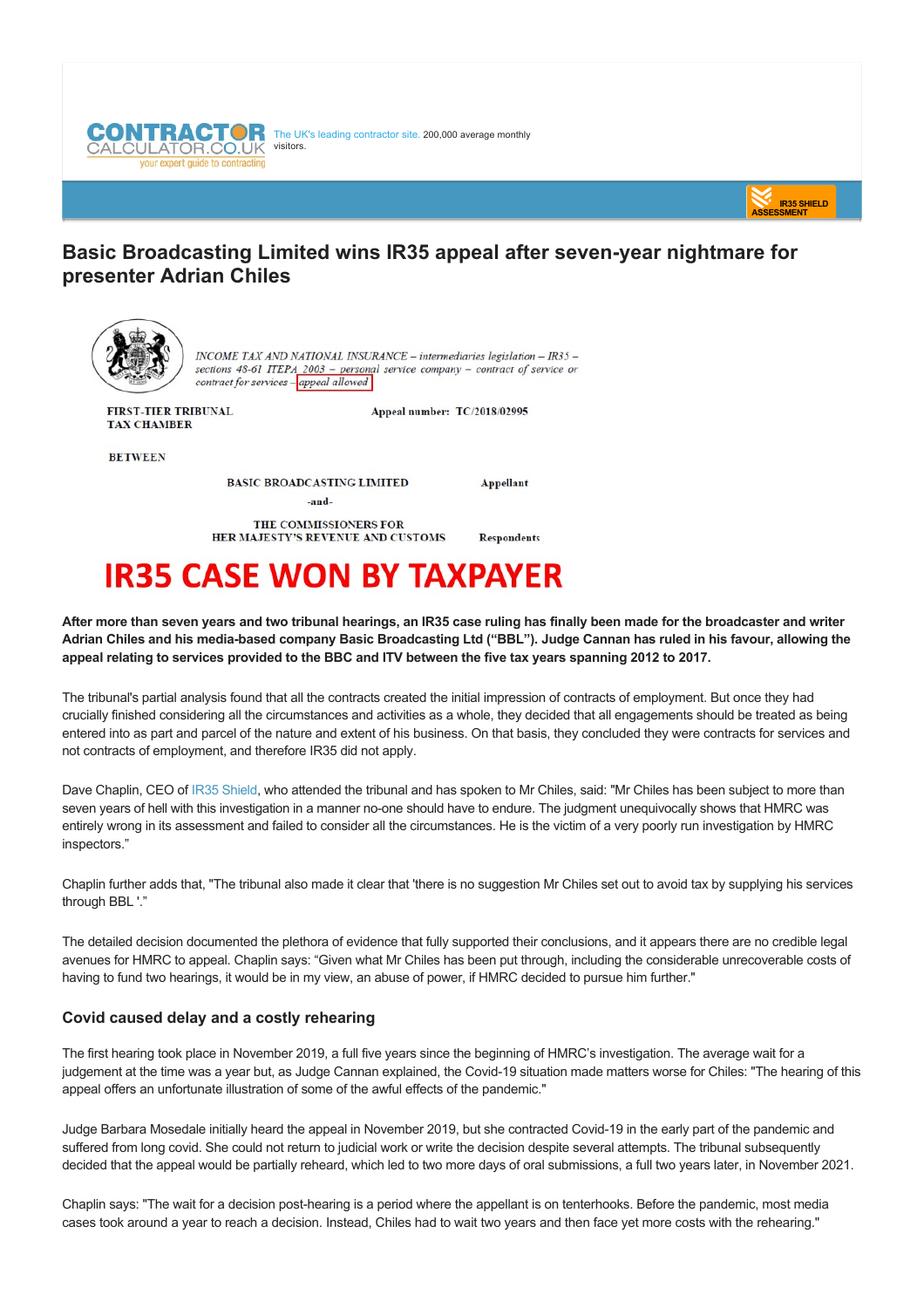Upon learning of the planned rehearing from Chiles, ContractorCalculator sent a Freedom of Information request to the tribunal service, asking how many other cases were going to be reheard due to similar circumstances. The answer was none. Chiles was the only litigant this had happened to and suffered further cost as a result.

Chiles' career earnings were highly volatile, including a lucrative period leading up to 2015, after which his earnings dramatically reduced. At this dip in his career, HMRC began their enquiry into his affairs and issued him with a devastating tax bill - a decision which has now been ruled to have been incorrect.

Given it took more than seven years and considerable expense before Chiles finally received justice, it is hardly surprising that Judge Cannan stated: "We do not underestimate the effect that the delay in determining the appeal must have had on Mr Chiles. There are significant amounts of tax and NICs at stake and the proceedings must have cast a shadow over his life for much longer than anyone would have wished."

"The judgment now confirms that contrary to HMRC's assessments there was no underpayment of tax/NI," says Chaplin. On the amount of tax in question, Chaplin adds, "The judgment contains numbers that were disputed. HMRC, as is their practice, didn't allow for the substantial amount the tax/NI Chiles/BBL had already paid. Adding yet more uncertainty and expense, this would have required yet another hearing to resolve."

### **The inequality of arms**

The case for Basic Broadcasting Limited (the appellant) was argued by [James Rivett QC,](https://www.pumptax.com/barrister/james-rivett-qc/) with [Adam Tolley QC](https://www.fountaincourt.co.uk/people/adam-tolley/) representing HMRC (the respondent).

Because of the broadness of the enquiry, looking at five different engagements, the hearing was unusually long for an IR35 case, lasting eight days in November 2019, followed by the additional two days in November 2021. Most cases are 23 days in total.

Chaplin says: "IR35 cases are notoriously complex, and it is not recommended for a litigant in person to try and fight their own corner, particularly when HMRC has a habit of hiring highly experienced Counsel for First-tier tribunal cases – which would traditionally just be represented by an HMRC inspector.

"With HMRC having access to the public purse to fund cases, this creates an inequality of arms, leaving the litigant with no option but to face enormous costs hiring similar firepower. Worse, HMRC has special arrangements with a chosen panel of barristers, where they pay considerably lower fees for similar skills.

"When it comes to IR35 cases, it's David v Goliath."

#### **Key legal points of the case**

The tribunal applied the IR35 statute and the tests to identify a contract of service based on the 1968 case of *Ready Mixed Concrete (South East) Ltd v Minister of Pensions and National Insurance*. This consists of examining whether personal service is present, along with sufficient mutuality of obligation and control, together with considering all of the other factors. After considering all of the circumstances, one must "stand back" and decide based on an impression of the overall whole.

Mr Chiles was undoubtedly providing his services personally, as it was him that his clients wanted to be on the television.

On mutuality of obligation, the tribunal relied on the authorities of *HMRC v Professional Game Match Officials Limited* [2021] EWCA Civ 1370 and *Cotswold Developments Construction Ltd v Williams* [2006] IRLR 181. Applying those cases, the tribunal considered that "In the circumstances, we are satisfied that the ITV Contracts involved mutuality of obligation, and the first stage of the test is satisfied for the ITV Contracts and the BBC Contracts."

On Control, Mr Rivett put forward an argument that where the parties agree in the contract what work is to be done, no relevant right of control can be identified from the fact that the worker can be required to do that work. He submitted that there is a logical and legal distinction between control exercised by both parties entering into the contract and control exercised under the contract.

The tribunal recognised that argument and accepted that "what is important is control exercisable as a result of the contractual relationship between the parties. In other words, the control must be derived from the contract, either the express terms or by implication. Further, we accept the broad proposition that the definition of the services to be provided may affect the extent to which there is control. If the services to be provided are defined in detail there may be less scope for the client to exercise control over what is done, where it is done, when it is done and how it is done. Much will depend on the nature of the services being provided and the context in which they are provided."

The tribunal also indicated that given the specific definition of the services, there was little scope for the broadcasters to control or direct what Mr Chiles could be required to do. However, once the tribunal examined the detail of the contractual provisions, they were satisfied that there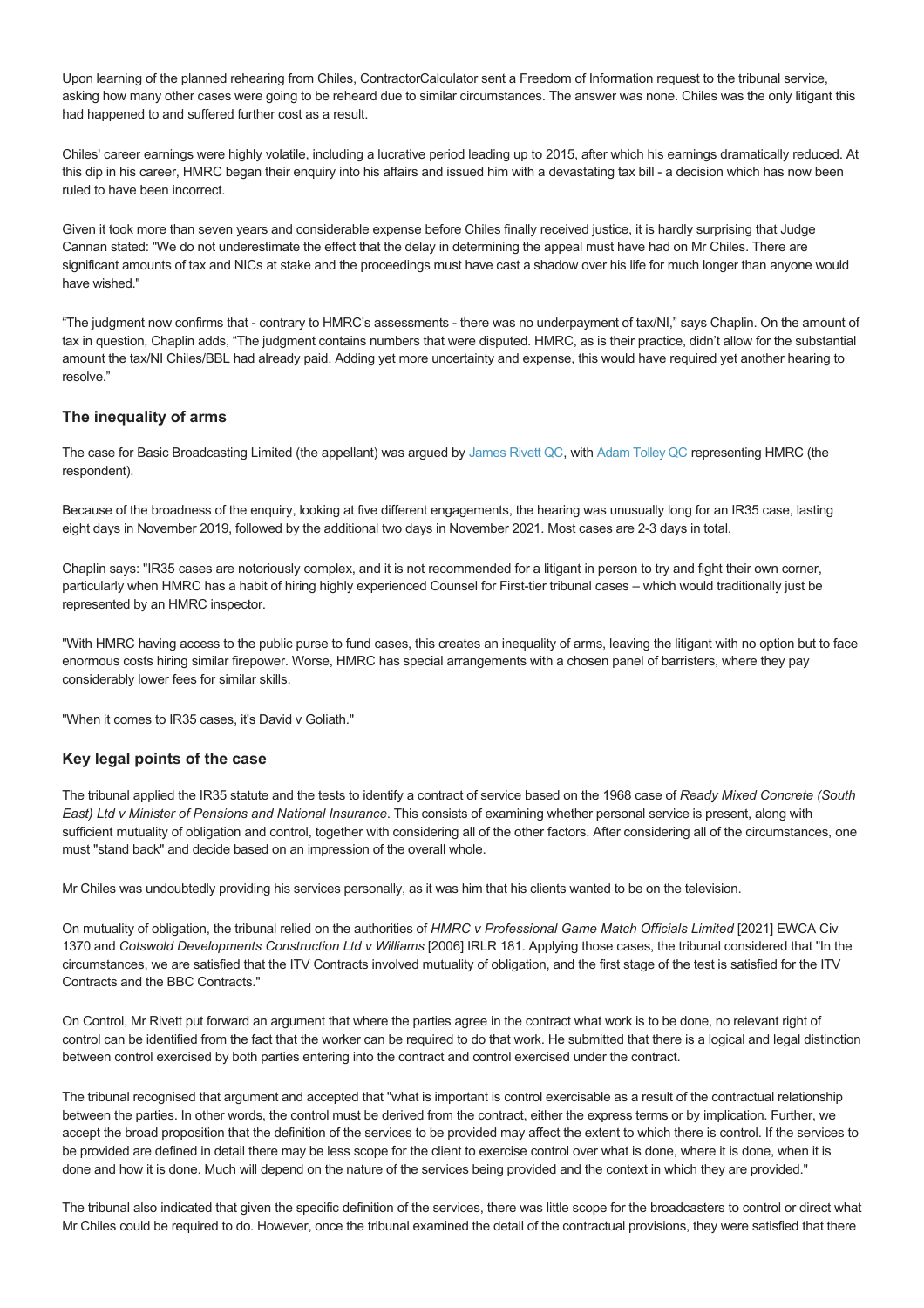was in both cases a sufficient framework of control to constitute Mr Chiles, prima facie, an employee of both the ITV and BBC pursuant to the hypothetical ITV Contracts. Crucially though, the level of this control was judged to be weak, with the tribunal noting: "we do not consider that the extent of the broadcasters' control in either case is a compelling factor."

The tribunal then considered that "the most significant factor that might displace the prima facie case that Mr Chiles was an employee under the hypothetical contracts is whether he was in business on his own account," and confirmed that "Mr Rivett's principal case was that Mr Chiles was in business on his own account and he submitted that the evidence in support of that case was overwhelming."

After a comprehensive examination of all the activities of BLL, the tribunal concluded that: "In all the circumstances we consider that Mr Chiles is to be treated as entering into the hypothetical contracts as part and parcel of that business. They were contracts for services and not contracts of employment."

#### **The compelling evidence of being in business on own account**

HMRC has powers beyond those of the police and can run an inquiry and form an opinion that tax is owed, which is binding in law. The taxpayer either has to pay up or appeal to a tax tribunal whereby they must discharge their burden of proof. This is a time consuming and costly exercise, as this case illustrated. Chiles had multiple engagements and called on five witnesses to provide oral evidence under crossexamination over a 10-day hearing.

Fortunately for Chiles, the preparation for his defence was outstanding, as can be seen by the plethora of facts presented to the tribunal to demonstrate that he was in business on his own account. The decision includes many such points, including:

- Hiring his own personal assistant.
- Paying an agency 15% of his fees to manage and develop his career.
- He was an entertainer and a "brand".
- He carried out unpaid activities to maintain and grow his profile whilst turning down a variety of work.
- He helped create a show and was entitled to a 50% share of production profits together with Avalon a television production company, as well as the agency managing him.
- He developed and pitched his own ideas and contributed to other television programmes.
- He presented other programmes for multiple production companies.
- He wrote for several national newspapers.
- He had provided his services as a broadcaster and journalist to a significant number of clients. In the period 1996 to 2019 he contracted with nearly 100 different third parties.
- He was able to benefit from sound business management.

It is worth noting that HMRC were fully aware of all the above points, Chiles having submitted them on multiple occasions in the five years leading up to the first tribunal hearing. The question is why all this compelling evidence that demonstrated his innocence was seemingly ignored.

The tribunal also considered financial risk. For high profile freelance presenters, the industry can be harsh, as evidence provided by ITV indicated: "ITV were "quite good" at looking after their employees but brutally commercial in relation to freelance presenters". The tribunal accepted Mr Chiles' evidence that he considered that he was "at risk" throughout his career once he left his employment at the BBC in 1996. His reputation and commercial value rose and fell. Every time he presented a programme his reputation and commercial value was at risk.

Chris Leslie, a specialist tax defence expert from [Tax Networks](http://www.taxnetworks.co.uk/), who successfully defended the IR35 case RALC Consulting, is surprised HMRC could ever have concluded that Chiles was a deemed employee.

"When you stand back and look at the whole picture," says Leslie, "It's evident that Adrian Chiles was in business on his own account. He presented and wrote, was involved in commercials and awards nights, and spoke at commercial conferences, all of which formed part of his business activities.

"He took risks, hired his own staff, and paid an agent 15% to help manage his profile and generate business. How HMRC considered him as an employee is perplexing."